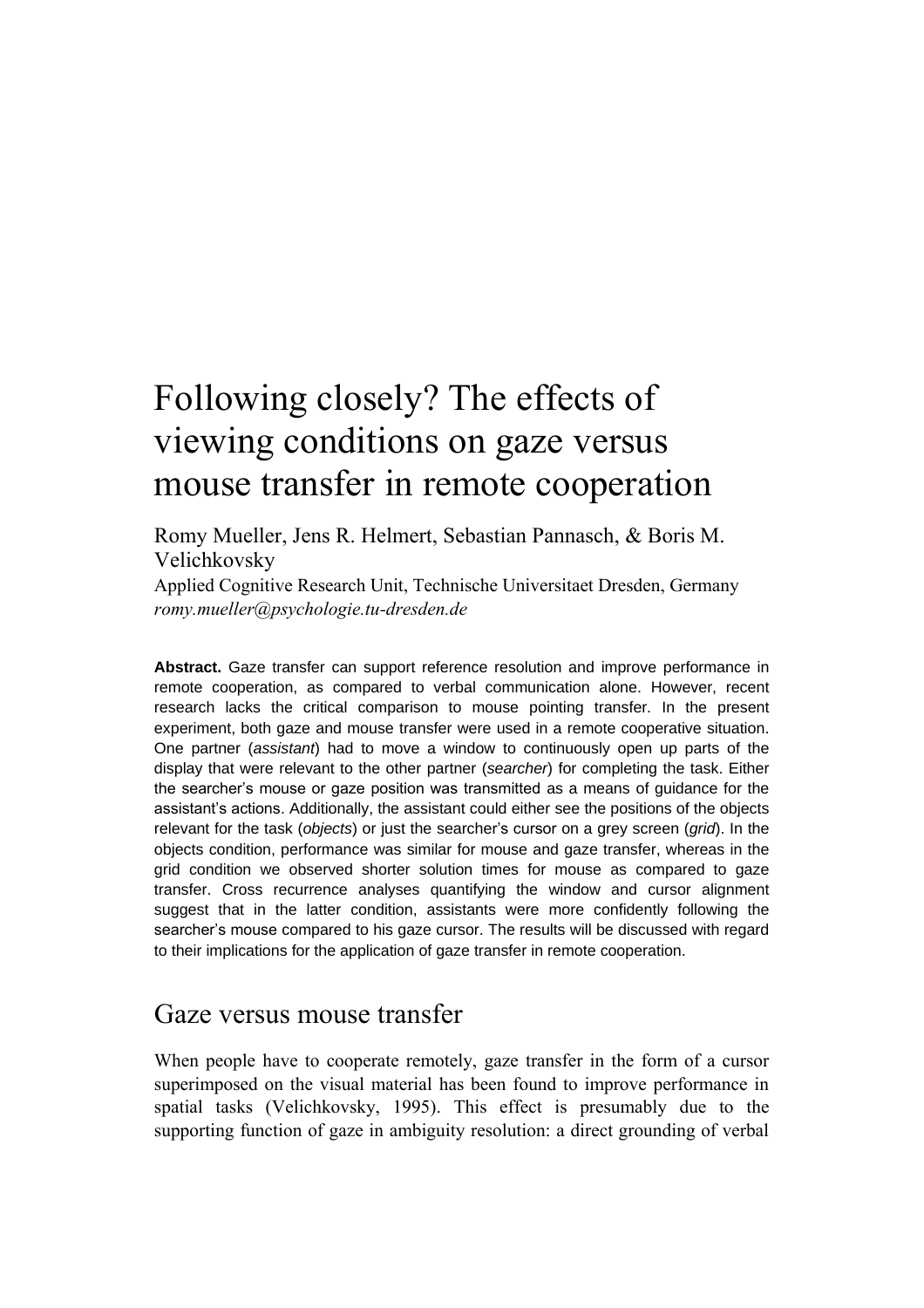references in the shared workspace becomes possible, reducing the need for effortful verbal explanations.

Although beneficial, when compared to purely verbal interactions, gaze is not the only way to disambiguate object reference in remote cooperation. By transferring computer mouse positions, interlocutors are provided with a very easy and direct method to indicate object locations in such settings. In previous research investigating similarities and differences between both forms of cursor transfer, no differences in task performance were found between them (Velichkovsky, 1995, Mueller, Helmert, Pannasch & Velichkovsky, submitted).

Despite the lack of performance differences, gaze and mouse transfer seem to have differential effects on the cooperation process. Mueller et al. (submitted) showed that transferring one partner's gaze to the other resulted in difficulties to interpret the communicative intention (or lack thereof) on a moment-by-moment basis when solving a cooperative puzzle task. However, at the same time the partner who saw the gaze cursor was strongly drawn to it. Consequently, gaze transfer required more effortful verbal disambiguation. The authors argued that solving puzzles strongly relied on intentional pointing; a task characteristic that makes the mouse most suitable. Thus, when comparing gaze and mouse transfer, the task characteristics are important and must be taken into account.

In the present study, we investigated the differences between both forms of cursor transfer in a task where information about a person's attention and search process is crucial. In this way, viewing a gaze cursor could exhibit potential benefits over purely intentional mouse pointing. Within this framework, our goal was to determine how the usability of gaze or mouse cursor transfer depends on the partner's ability to link this cursor to the objects it is referring to.

We asked pairs of participants to solve a joint path-selection task with a strong spatial component on different processing levels (colour differentiation, form identification, calculation). One partner (*searcher*) was provided with the full visual information necessary to solve the task, but saw only a section of the display, while the other partner (*assistant*) had to move the searchers viewing window to reveal the respective display areas that were relevant to the searcher. Either the searcher's gaze or mouse cursor was transferred to the assistant for guidance. Besides the cursor, the assistant either saw the object positions (but not their identity) or had no task-relevant visual information.

We chose this simplistic task to create a situation with maximal clarity of the component actions required of both partners to perform the task. In this way, first, the assistant's way of helping the searcher is straightforward. Second, at any given moment the assistant knows what component actions (in terms of the three steps of task solution, see procedure) the searcher is engaged in. In this way, the searcher's gaze or mouse parameters in relation to the objects (if visible) should be easily interpretable as an indication of what he is doing. The difficulty of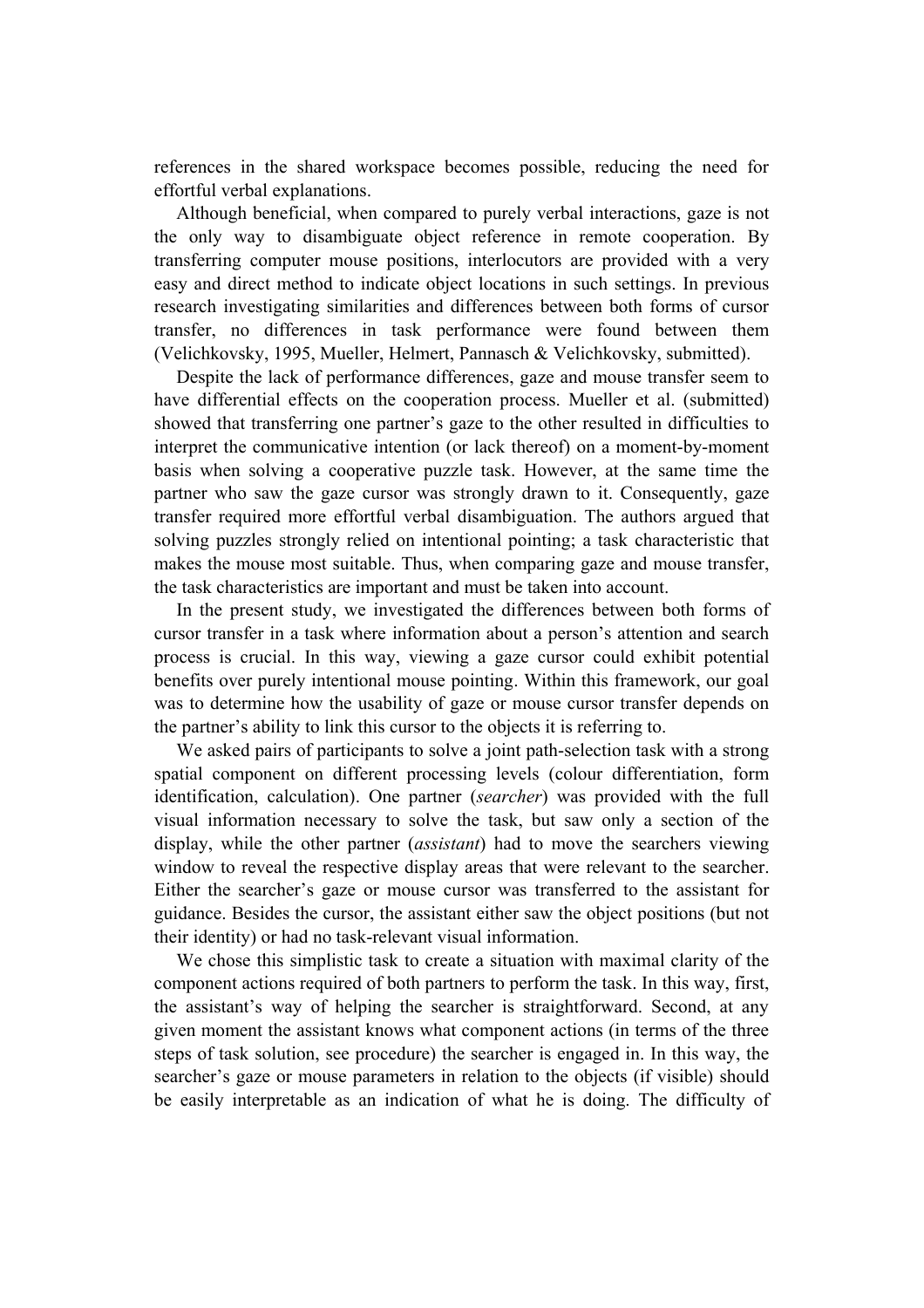inferring his state or his needs is decreased to a minimum, and information about his focus of attention should have maximal potential to be useful.

## Method

### *Subjects*

Forty-eight subjects aged 18-51 years (M: 23.9, SD: 6.1, 32 females) participated in the experiment. They were invited in pairs and assigned to one of the two experimental roles (searcher or assistant), resulting in a total of 24 pairs.

#### *Apparatus*

Both participants were seated in front of their computers in the same room, separated by a portable wall. The computers were connected via Ethernet. Eye movements of the searcher were recorded monocularly at 500 Hz using the EYELINK CL infrared eye tracking system (SR Research Ltd., Ontario, Canada) in the remote recording mode.

#### *Stimuli*

20 images with a resolution of 1024 by 768 pixels served as stimuli in the experiment. They were composed of a grid of 20 x 20 rectangles, forming three red and three green paths (see Figure 1B). For the searcher, a variable number of circles and triangles containing positive or negative digits were located on each path. The searcher had access to the stimulus information only within a viewing window of 255 x 190 pixels (1/16 of the screen), the rest was covered black (see Figure 1A). The assistant saw the whole screen area but either all objects were depicted as circles (*objects*, see Figure 1B), or only a grey background consisting of equidistant vertical and horizontal lines was visible with no further information (*grid*, see Figure 1C). The searcher's gaze or mouse cursor was projected onto the assistant's screen as a tricolor eye-icon. The same icon was used to indicate the searcher's gaze and mouse in order to keep visual attributes of the cursor constant and to prevent confusion for the assistant between his own and the searcher's mouse cursor in the mouse condition.

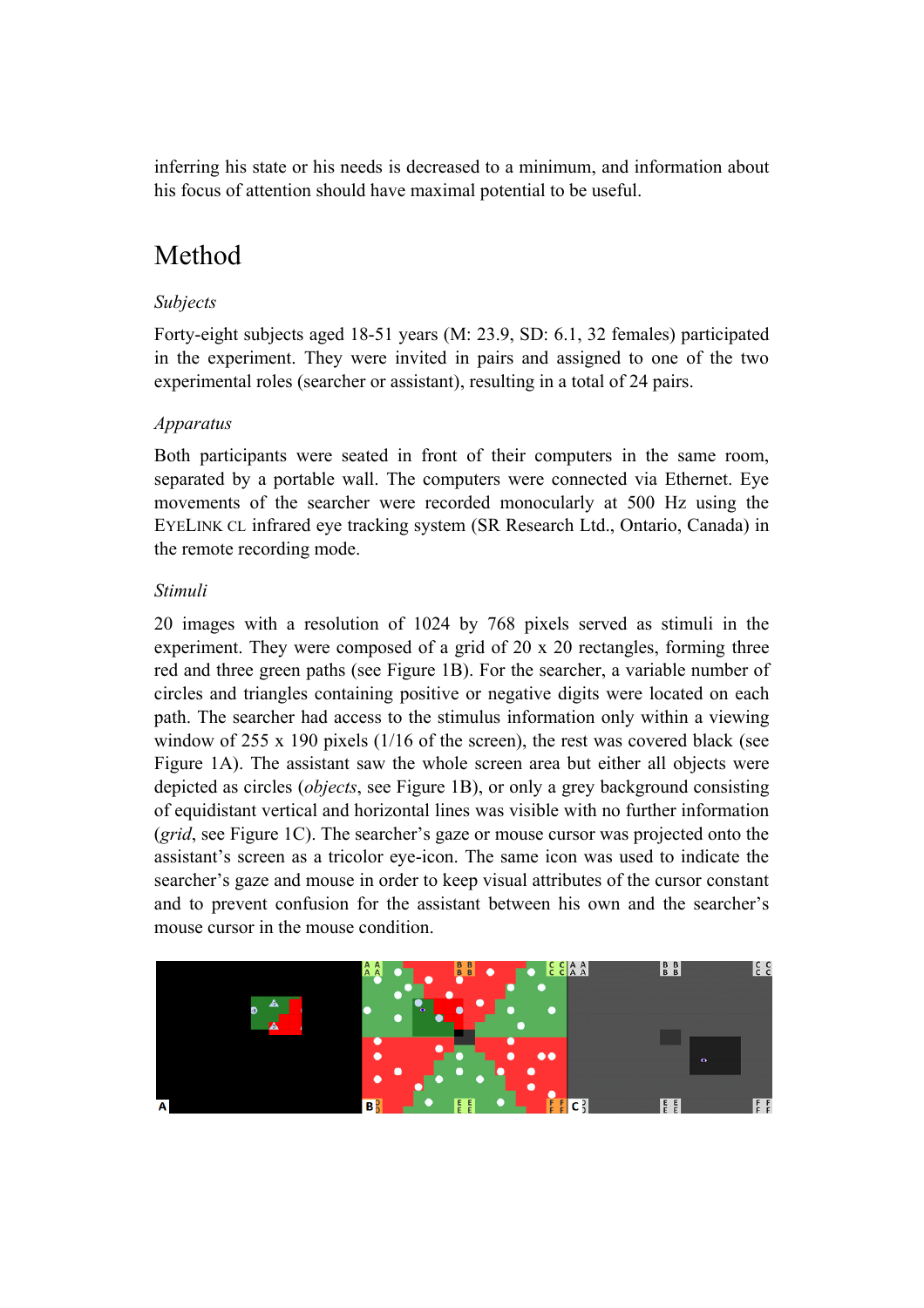Figure 1. Stimuli for searcher (A) and assistant in both forms of assistant view, objects (B) and

grid (C).

#### *Procedure*

The experiment consisted of four blocks corresponding to combinations of the experimental conditions. The basic task in all experimental conditions was the following: In five trials per block, participants had to determine the correct path in a stepwise manner. They were instructed to first select the three red paths. In the second step, they had to consider all three of them and exclude the one with the least number of circles. In the final step, participants had to determine which one of the two remaining red paths contained the smaller sum of digits. This remaining path had to be selected via mouse click of the searcher on the respective target field (marked with letters, see figure 1 B and C).

The assistant's task was to move a window locked to his own mouse position to reveal parts of the display, so that the searcher could see the stimuli needed for solving the task. Participants were free to verbally interact in all experimental conditions. In *gaze* the searcher's gaze cursor was transferred to the assistant and in *mouse* his mouse cursor was transferred. In *objects* the assistant saw the path colours and object locations but not their form (each objects was depicted as a circle) and in *grid* he saw the grey background with no information about colours or objects. The form of the paths was identical throughout the whole experiment and only their order changed between trials. A condition with partial spatial information showing only colours or objects, respectively, was not expected to produce results that greatly differ from the grid or objects condition, respectively. Thus, no such condition was included.

We recorded the eye movements of the searcher, the mouse actions of both participants, and their verbal interactions.

### Results

#### *Performance*

To compare task performance between the experimental conditions, we analyzed mean solution times and error rates. For mean solutions times a 2 (*Cursor: gaze, mouse*) x 2 (*Assistant view: objects, grid*) repeated measures ANOVA revealed main effects of cursor,  $F(1,23) = 22.60$ ,  $p < .001$ , and assistant view,  $F(1,23) =$ 14.69,  $p < .001$ , and an interaction between both factors,  $F(1,23)=11.89$ ,  $p =$ .002. Solution times were shorter in mouse than in gaze (77.5 vs. 101. 9 s) and shorter in objects than in grid (75.9 vs. 103.4 s). The difference between mouse and gaze was only present in grid,  $p < .001$ , but not in objects,  $p = .153$  (see figure 2). Mean error rates were at about 19.4 % and showed no differences between the experimental conditions, all *F*s < 3, all *p*s > .1.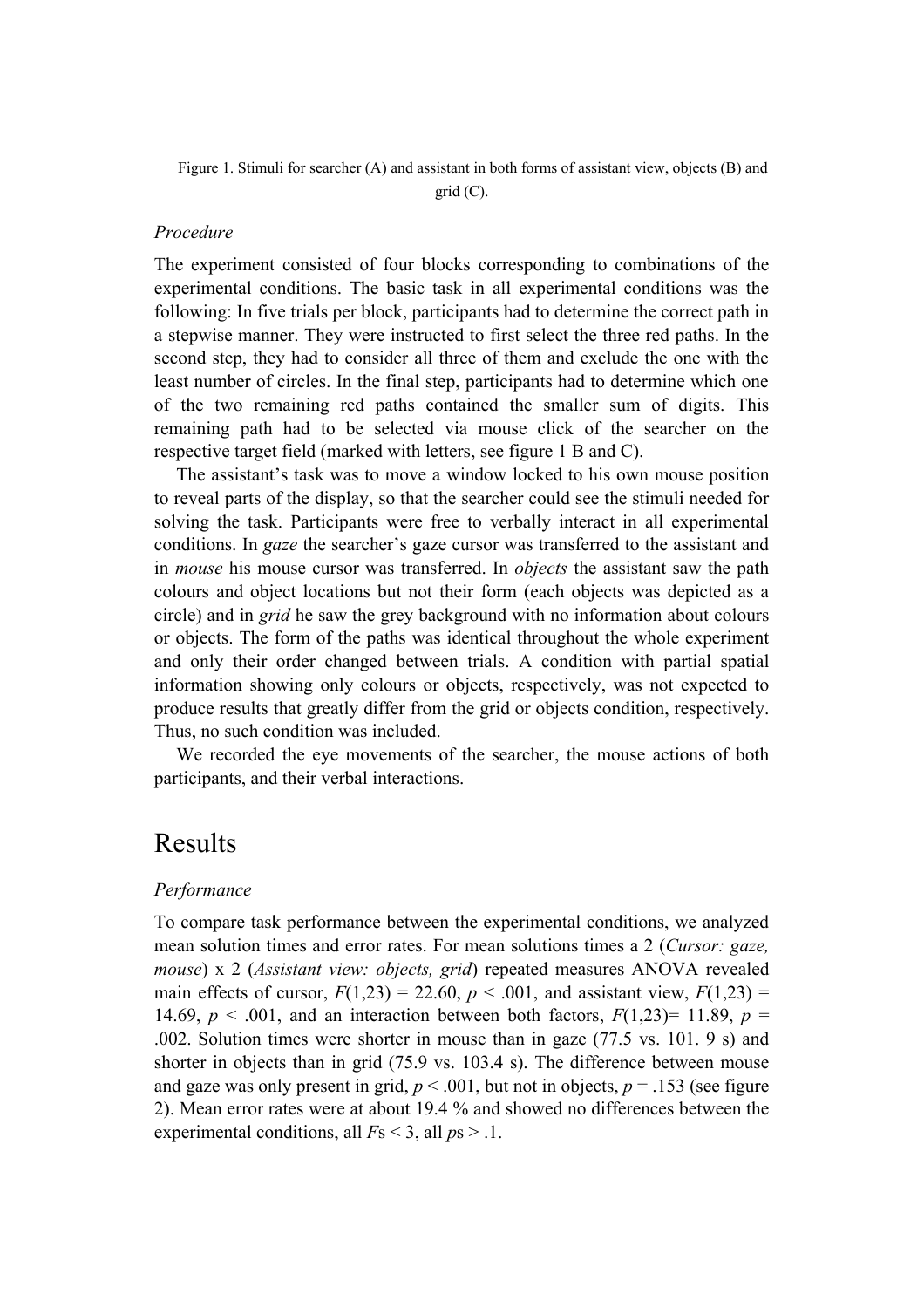

Figure 2*.* Solution times depending on cursor and assistant view.

#### *Window and cursor alignment*

To determine the degree of positional coupling of the window centre (corresponding to the assistant's cursor) and the searcher's cursor, a cross recurrence analysis (Marwan & Kurths, 2002) was conducted. This analysis provides cursor recurrence rates as the percentage of samples where the position of searcher and assistant cursor were located at about the same position, qualified by all cursor samples and at different temporal delays.

Peak recurrence rates were subjected to a 2 (*Cursor: gaze, mouse*) x 2 (*Assistant view: objects, grid*) repeated measures ANOVA, revealing main effects of cursor,  $F(1,23) = 5.16$ ,  $p = .033$  and assistant view,  $F(1,23) = 18.59$ ,  $p < .001$ , as well as an interaction between both factors,  $F(1,23) = 19.78$ ,  $p < .001$ . Stronger coupling was found in mouse than in gaze (32.3 vs. 27.2 %), and there was more coupling in grid than in objects (33.9 vs. 25.6 %). However, recurrence rates were increased in grid as compared to objects only for mouse,  $p \le 0.001$ , whereas these two assistant view conditions did not differ in gaze,  $p = .705$  (see figure 3).

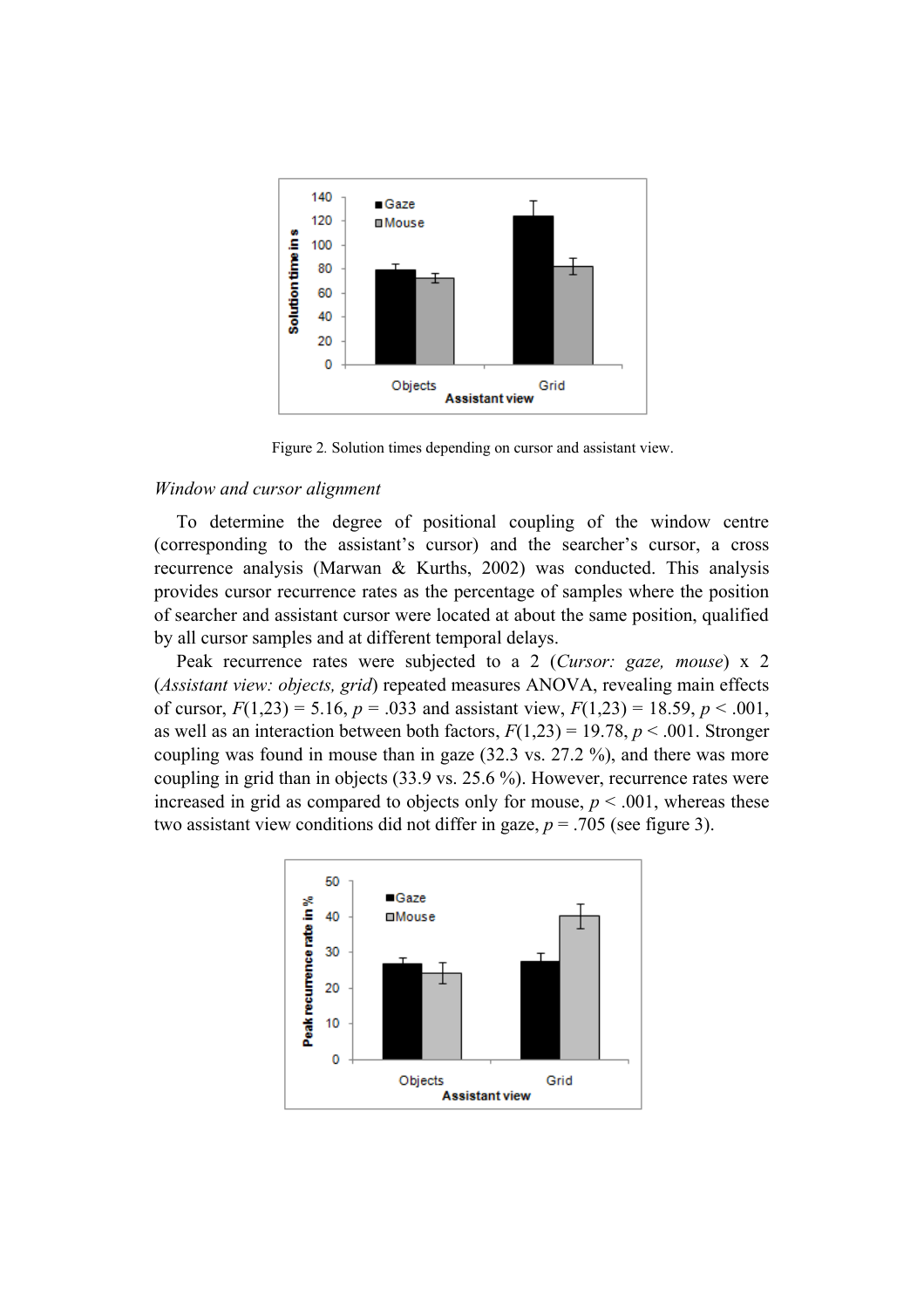Figure 3*.* Peak recurrence rates between cursor and window centre, depending on cursor and assistant view.

In addition to peak recurrence, the temporal dynamics of cursor window alignment were investigated. If you consider recurrence rates as a curve that starts ascending at the maximum negative temporal delay (-1000 ms in this study), peaks at a certain delay and then descends until maximum positive delay (1500 ms), the amplitude of the curve is a measure for the degree to which recurrence rates depend on temporal delay. Thus, it provides a measure of how tightly two cursors are coupled. There was an effect of cursor,  $F(1,23) = 11.95$ ,  $p < .001$ , an effect of assistant view,  $F(1,23) = 26.48$ ,  $p < .001$ , and an interaction between both factors,  $F(1,23) = 59.00$ ,  $p < .001$ . When using the mouse, higher increases were found in grid than in objects (15.9 vs. 6.2 %),  $p < .001$ . However, when gaze was used, there was no difference between grid and objects (7.5 and 8.1 %),  $p =$ .444.

### Discussion

Gaze and mouse transfer were compared in remote cooperation. Both forms of transfer were employed to guide an assistant in moving a viewing window to reveal relevant display areas for a searcher. We investigated whether the applicability of gaze versus mouse transfer depended on the assistant's amount of visual information about the task environment.

Solution times were slower for gaze than mouse transfer only when the assistant saw no objects. This result suggests that gaze transfer is not generally ineffective in this type of task. Instead, seeing a partner's gaze position can be as helpful as seeing his mouse when the person to whom the cursor is being transferred is provided with adequate information about the visual task environment. When this visual information was not given, subjects were still able to apply the mouse cursor, whereas performance deteriorated for gaze. How can this effect be accounted for?

We suggest that the interpretability of the gaze and mouse cursor differs, depending on the assistant's viewing conditions. To understand this argument, we first have to consider the type of information transmitted by gaze versus mouse transfer. Eye movements provide a rather direct visualization of visual attention in relation to task-relevant objects, especially in active tasks [\(Land & Tatler, 2009\)](#page-7-0). Their temporal and spatial parameters are closely related to processing information about these entities (Velichkovsky, 2002). Visual attention usually does not float freely in space. It always implies a relation between a person and the entities that are being attended to. Thus, when an observer does not know what the eye movements transmitted to him are directed at, it presumably is hard him to make sense of them.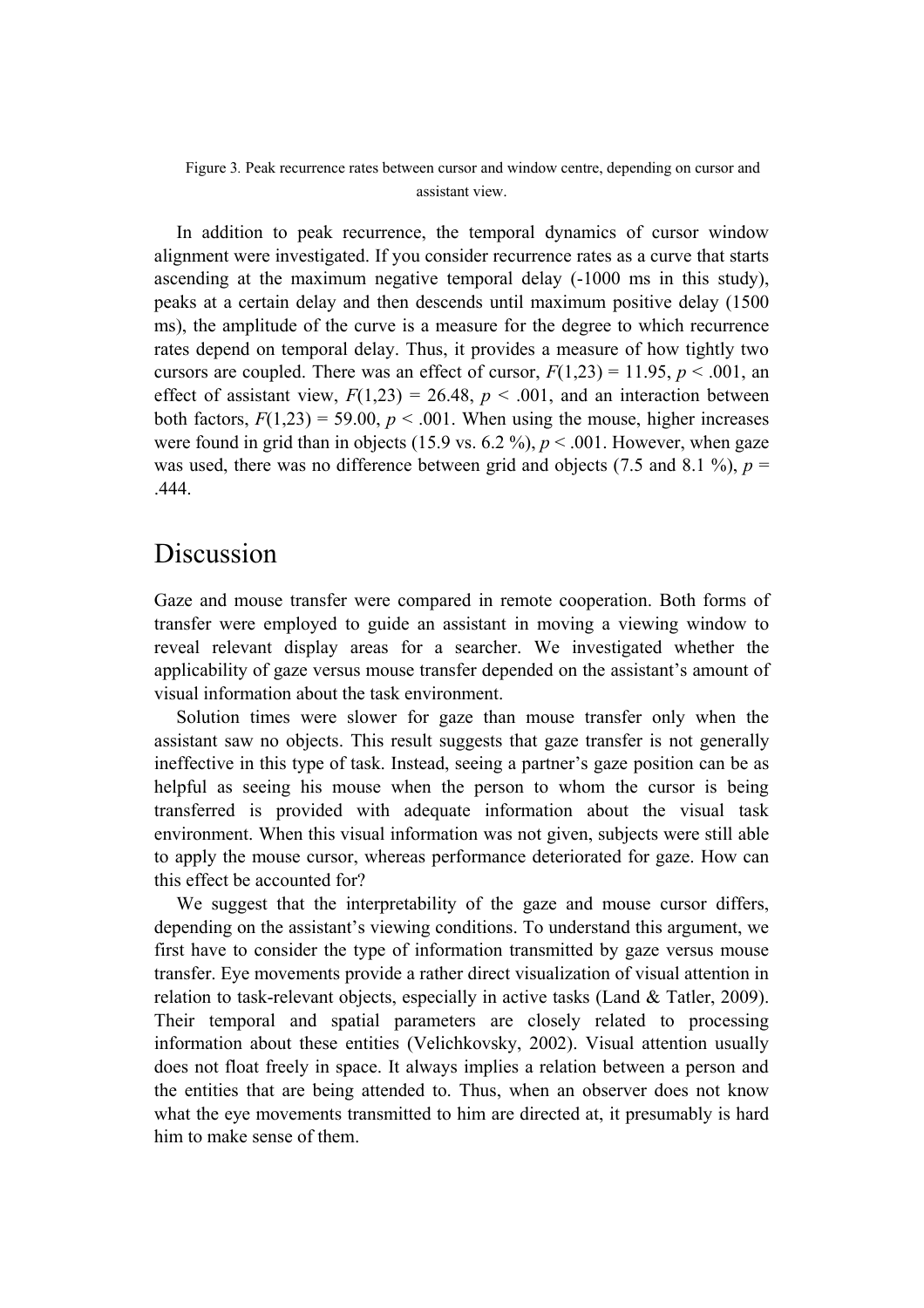How about the mouse in an otherwise identical situation, where there also is no further visual information available for the assistant? When applying the mouse as an intentionally used device for communication, people can decide to use it solely to give messages to the partner, so that he knows that whatever the mouse does, he can simply react. In fact, several searchers instructed the assistant to "not think, just follow my cursor". In this way, the assistant may not understand why his partner is making a certain mouse movement, but can be sure that the partner is deliberately producing this action as a deictic sign. In this case, it should be a suitable strategy to simply follow the cursor.

Our cross recurrence data support this hypothesis. The analysis revealed that in mouse, the coupling between the searcher's transferred cursor and the window centre increased when the assistant saw no objects and thus had to rely on the searcher's guidance. This increased coupling could not be found in gaze. Similarly, the change of recurrence rate over different temporal delays was more than 2.5 times higher for grid than objects in the mouse condition, whereas it did not differ between viewing conditions in gaze. Thus, in the light of impoverished viewing conditions, the assistants closely followed their partner's mouse movements, but not their gaze. When using the mean distance between searcher and assistant cursor at different time lags instead of recurrence, comparable results were obtained. Additionally, verbal interaction data not reported in this paper also suggest that in grid subjects tried to avoid relying on the gaze cursor: in this condition not only most words were produced, but also the relative number of utterances regarding the positioning of the window were increased.

What is the benefit of mouse movements, and why can they be used more reliably than gaze, at least in the grid condition? Whereas gaze is too fast and unpredictable to automatically follow every positional change, mouse movements can be reduced to comparably slow and systematic moves. Thus, people can follow the mouse even when they don't understand the component processes their partner is engaged in. But there is more to instructing with the mouse: not only is it slower than the gaze cursor, but more adjustable as well.

In active tasks, people cannot prevent or control their eye movements without this having detrimental effects on performance (Ballard, Hayhoe & Pelz, 1995). In contrast, searchers using the mouse can decide to scale their moves to the needs of the situation, either indicating only a general direction, or producing a large amount of small amplitude moves.

People can even indicate their own eye movements with their mouse, thereby partly simulating the spatio-temporal characteristics of gaze transfer. Indeed, searchers in our study did just that when it was necessary to communicate their search process more precisely in grid: when comparing the searchers' own gaze and mouse positions in the mouse conditions, higher peak recurrence rates can be found in grid than in objects,  $t(23) = -2.13$ ,  $p = .044$ . That is, searchers can use their mouse in a way that it resembles their eyes and in this way indicate their